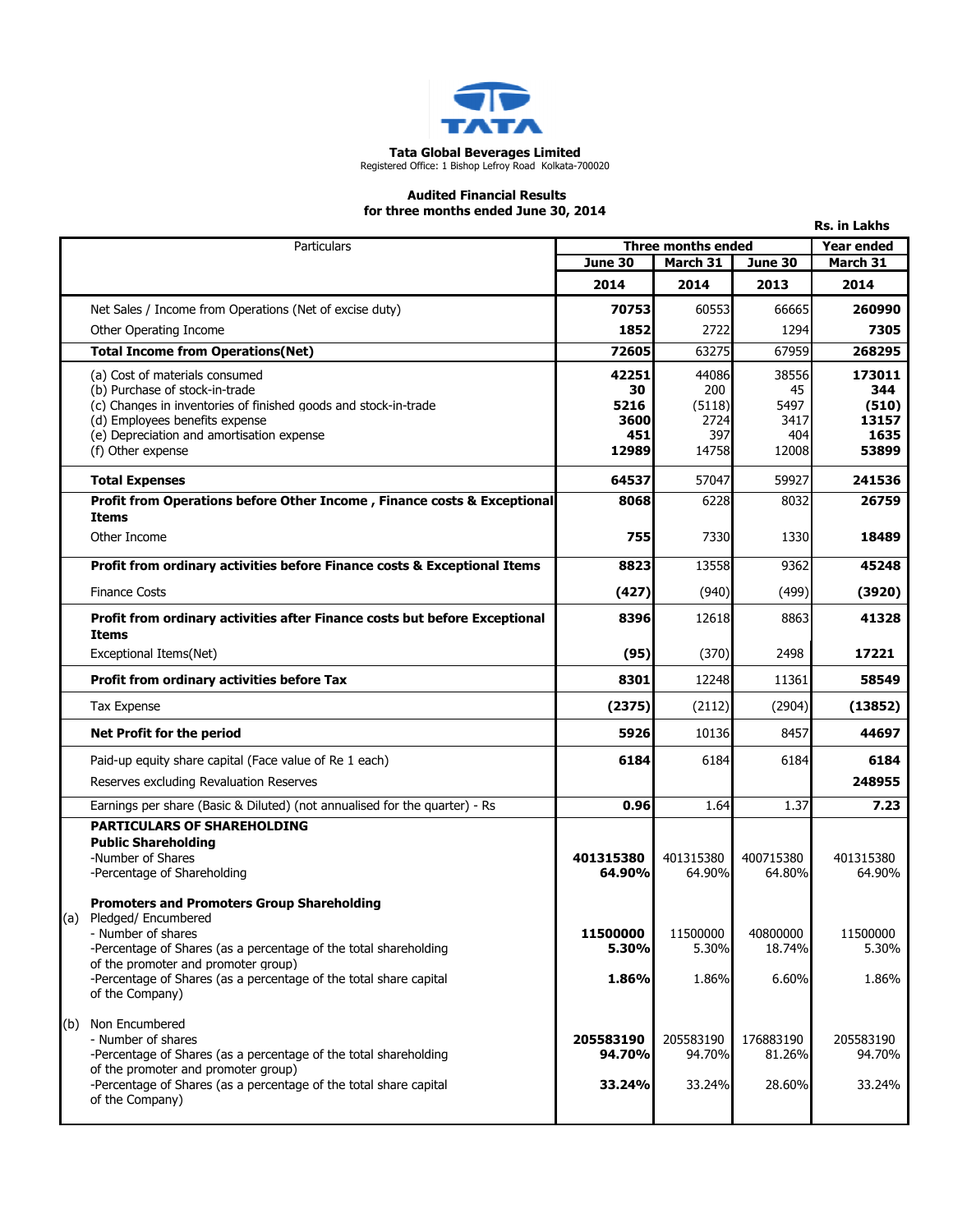## Notes:

- 1. For the quarter, Income from operations at Rs 726 crores increased by 7% over corresponding quarter of previous year reflecting improved performance in the branded tea operations. Profit from Operations at Rs 81 crores is marginally ahead of the corresponding quarter of the previous year. Profit after tax at Rs 59 crores is lower compared to the corresponding quarter of previous year due to impact of exceptional items in the previous year.
- 2. Exceptional item during the quarter of Rs. 1 crore represents expenditure on restructuring activities. Exceptional items for the corresponding quarter of previous year represents profit from sale of Non current Investment Rs 36 crores partly offset by expenditure on new product development and long term initiatives in joint ventures aggregating to Rs 7 crores and expenditure on revision of post retirement pension obligations of Rs 4 crores.

| In Rs                                 | Three months ended |          | Year    |              |
|---------------------------------------|--------------------|----------|---------|--------------|
|                                       |                    |          |         | <b>Ended</b> |
|                                       | June 30            | March 31 | June 30 | March 31     |
|                                       | 2014               | 2014     | 2013    | 2014         |
| Earnings Per Share $-$ Rs $*$         | 0.96               | 1.64     | 1.37    | 7.23         |
| Earnings Per Share $-$ Rs* (excluding | 0.97               | 1.68     | 1.01    | 5.07         |
| impact of exceptional items)          |                    |          |         |              |

3. Earnings Per Share (EPS) (basic and diluted) and EPS, net of exceptional items (basic and diluted) for the quarter and the year are given below:

\*Not annualized for the quarter end.

- 4. Depreciation for the quarter has been computed applying the rates that were applicable for the previous financial year, pending assessment of useful lives/clarifications expected on the matter under the new Companies Act, 2013. Had the Company adopted the useful life as per Schedule II of the Companies Act 2013, the impact of the same is not expected to be material on the results.
- 5. The Board of Directors of the Company in its meeting held on November 12, 2013 had approved the scheme of merger of its subsidiary, Mount Everest Mineral Water Limited (MEMW), with the Company in terms of a scheme of amalgamation under Section 391-394 and other applicable provisions of the Companies Act, 1956. The necessary approvals from the Stock exchanges and SEBI have been obtained. Further, the scheme was approved by the shareholders at the court convened meeting held on June 4, 2014 and also by non-promoter shareholders through postal ballot. The appointed date of the scheme is April 1, 2013. The scheme would be effective on the receipt of necessary approvals and completion of formalities as laid down there under. Accordingly, the operating results of MEMW would be reflected by the Company from the appointed date of April 1, 2013 after the scheme becomes effective post obtaining all the requisite approvals. In terms of the scheme, till such date the scheme becomes effective, the merging entity's business operations are being carried out in trust on behalf of the Company.